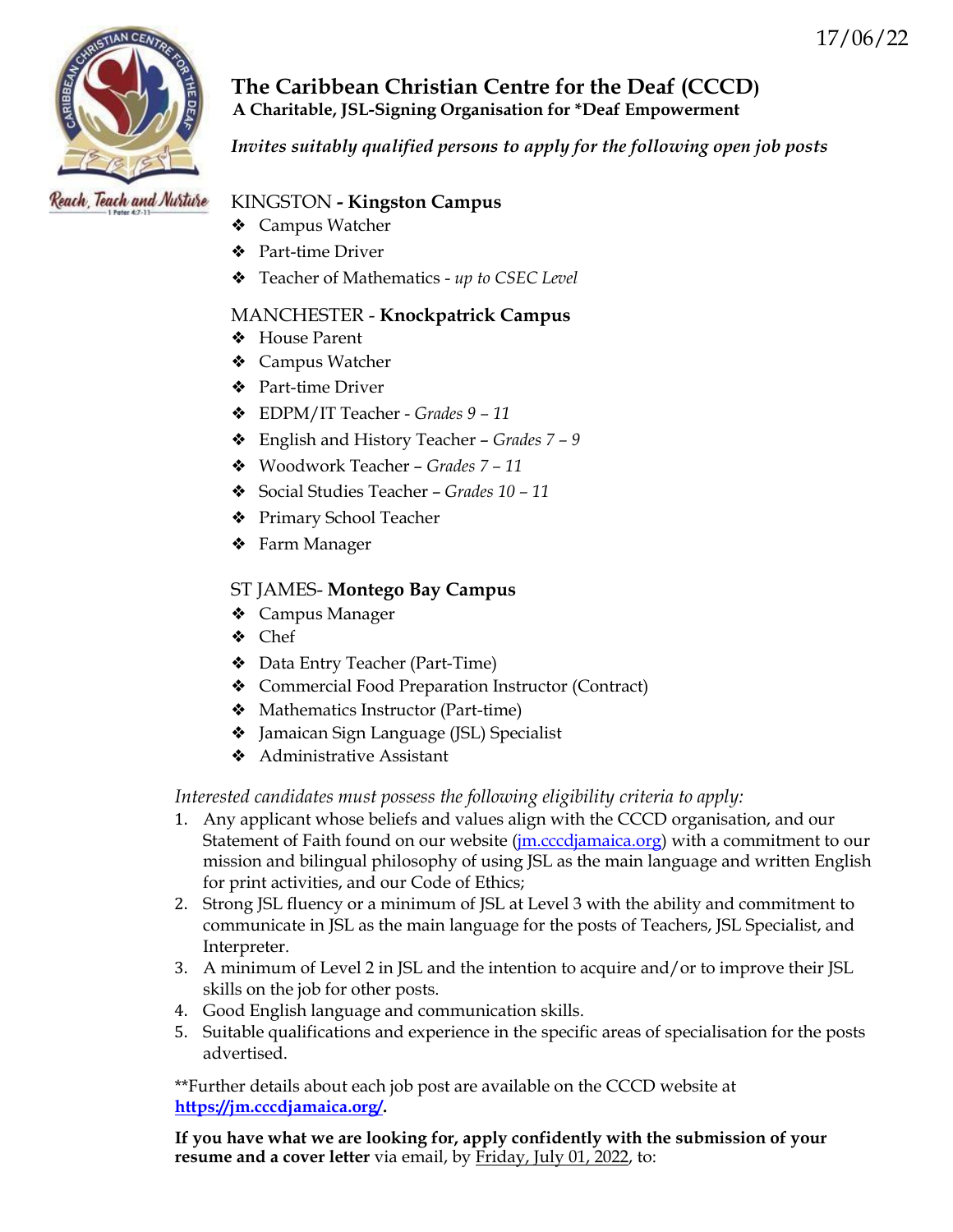The Human Resources Department **The Caribbean Christian Centre for the Deaf**  4 Cassia Park Road, Kingston 10 Email: **[jaadmin@cccdjamaica.org](mailto:jaadmin@cccdjamaica.org)**

We will consider all suitable applications; however, only shortlisted candidates will be contacted for interviews.

**\*Deaf** represents individuals who are deaf and hard of hearing.

● **Per Post:**

**Part-time Driver- Kingston & Knockpatrick:** Good eyesight, a valid general (preferred, with flexibility to consider private) driver's license with at least two years of driving experience, and a clean driving record; a secondary/high school diploma is required.

• **Duties:** Under the guidance and leadership of the campus management team of the campus manager and principal, this position is responsible for secure and timely driving services to transport passengers and/or goods, delivery of payment transfers to the bank and/or the suppliers, assistance with postage and pick up of office purchases, including flight tickets and any other tasks required by Head of Administration or his/her substitutes. This post also acts as a back-up for the Office Manager, assists with meeting room re-arrangement for various meetings/events and performs occasional handyperson jobs inside the Office.

**Campus Manager – Montego Bay**: This position reports to the Executive Director and is responsible for the management and safety of the campus; the management and implementation of policies and procedures in line with organisational protocols; preparation of relevant budgets; development and implementation of student enrichment activities and spiritual programmes; staff supervision and evaluation; the management of administrative tasks; and for networking and business development initiatives including income-generating projects and activities.

**Teacher – Kingston, Knockpatrick & Montego Bay:** At minimum, a Diploma in Deaf Education and/or Special Education with concentration in relevant specialisations and at least 3 years of teaching experience with Deaf and Hard of Hearing Learners. Strong signing skills are a requisite.

### Teacher's Main Functions**:**

- Be responsible for the learning and achievement of all students in the class/es ensuring equality of opportunity for all.
- Be responsible and accountable for achieving the highest possible standards in work and conduct.
- Treat students with dignity, building relationships rooted in mutual respect, and always observing proper boundaries appropriate to a teacher's professional position.
- Model respect for diversity within the organization by adhering to the Communication and Cultural Appreciation Policy that values and stresses application of appropriate language use of JSL and written English as the bilingual approach to Education.
- Work proactively and effectively in collaboration and partnership with learners, parents/carers, governors, other staff and external agencies in the best interests of